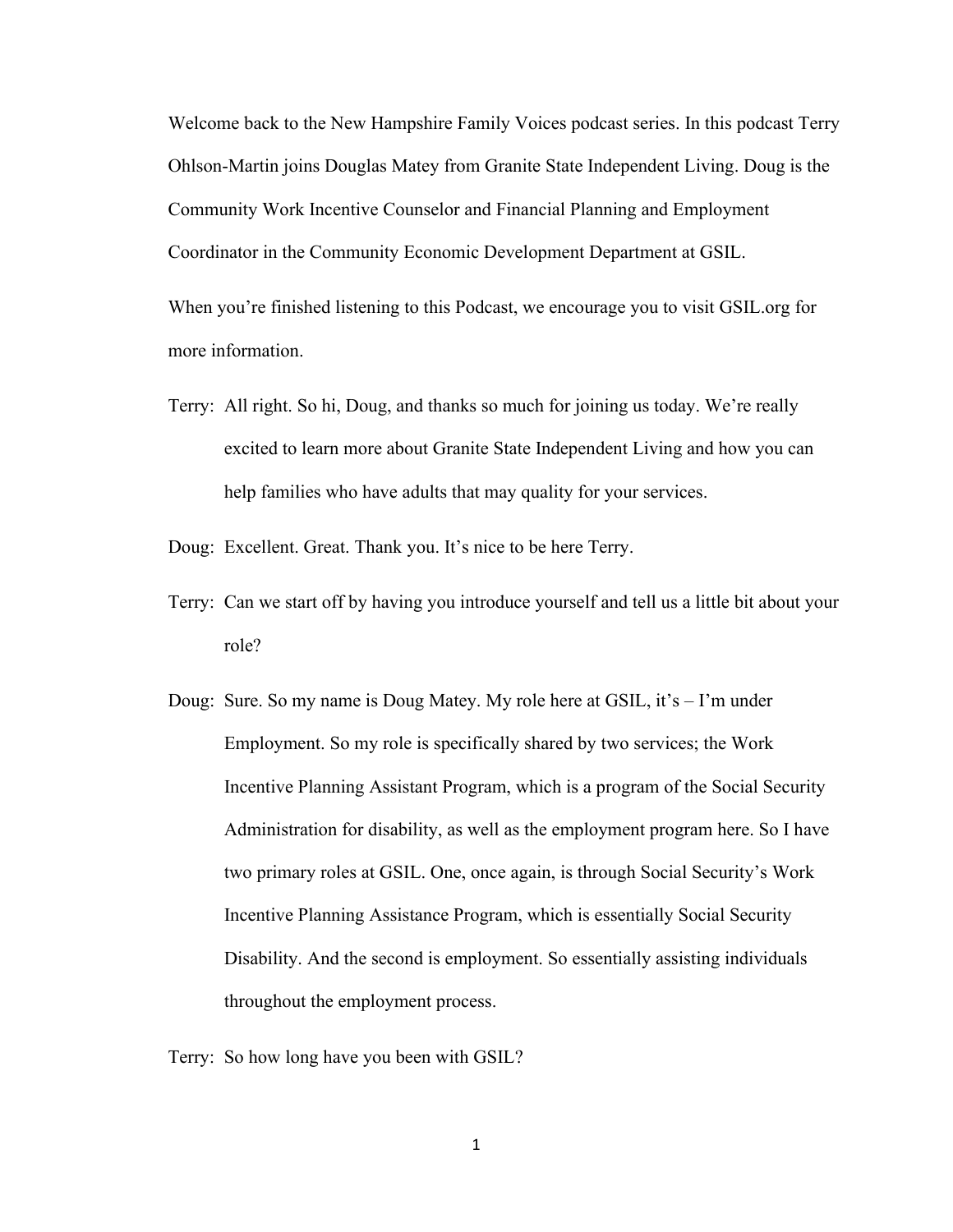Doug: I've been here – well, it's approaching thirteen years for me.

Terry: Wow.

Doug: Yeah.

- Terry: Cool. So I'm assuming that none of these questions that we're peppering you with are going to be big surprises. You've been around.
- Doug: Nah. No, I well again, my focus is is those two programs. However, I yeah, I – after this time I certainly have a general idea of all the programs.
- Terry: Right. Because I wanted –
- Doug: [inaudible] –
- Terry: I I really wanted to start out with generally some basic information, such as what's the – what's the mission of Granite State Independent Living?
- Doug: Well Granite State Independent Living is an independent living center, and there's at least one Independent Living Center in all fifty states. For New Hampshire, GSIL is the only Independent Living Center in the state which offers – there's five core services of GSIL. The mission being to promote the quality of life with independence for people with disabilities through advocacy, information, education, support, and transition services.
- Terry: Is that pretty much the same across other states as well? Or is that just unique to New Hampshire?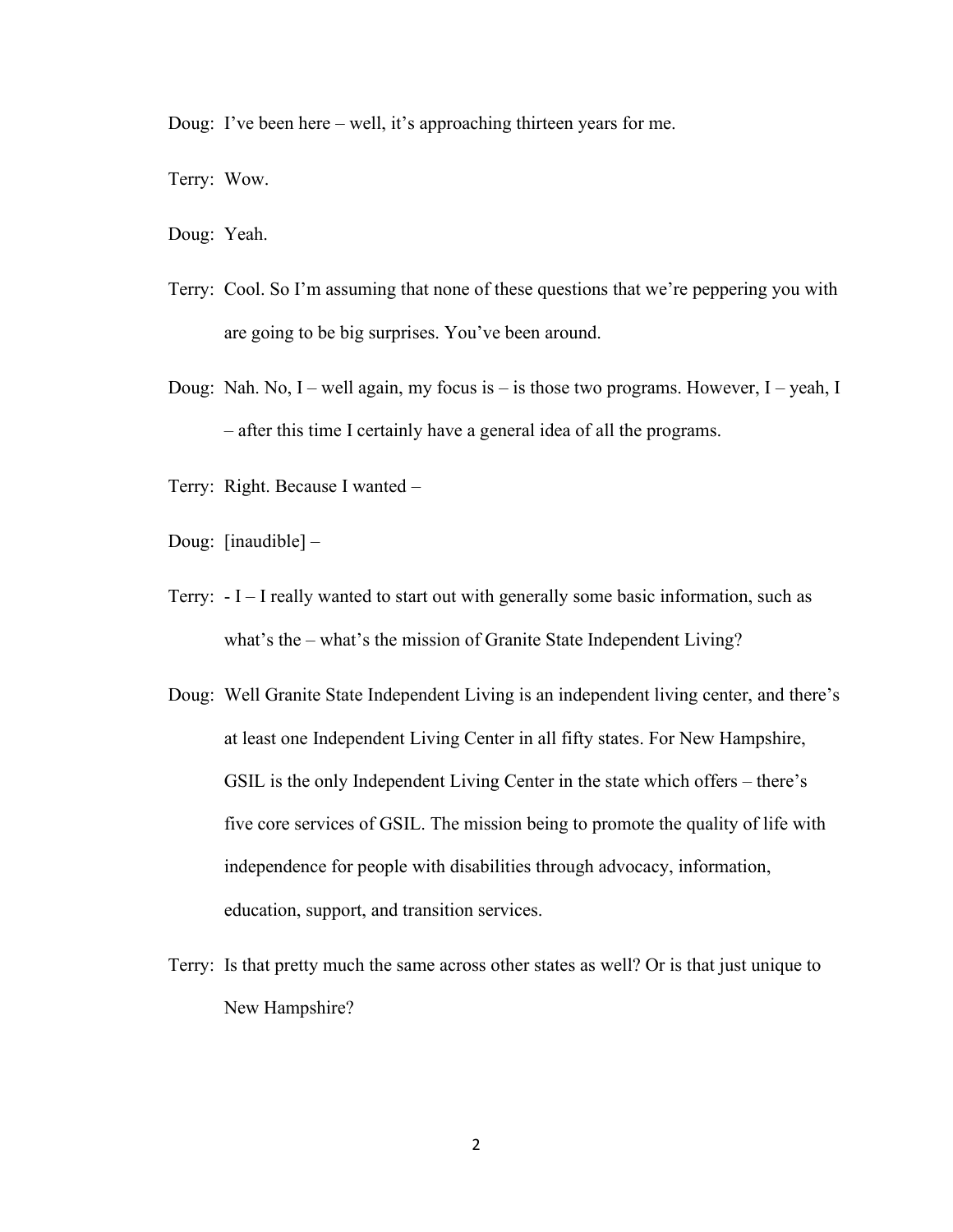- Doug: The four there's a fifth core service in New Hampshire. My understanding is all Independent Living Centers offer the four basic – the four of these services; being advocacy, information, education, and support. So, in New Hampshire at least, I can't speak for other states, we have added – we have the transition services for youth. So essentially that program being working with at-risk youth in high school level, and providing them – you know, it's an alternative educational opportunity for them to earn credits so they can successfully graduate high school.
- Terry: So how does someone find out if they might be eligible for any of those programs?
- Doug: Well there's approximately twenty programs now, that's my understanding. The  $best -$
- Terry: Wow.
- Doug: way is to we have several sites throughout the state. We're a statewide nonprofit Independent Living Center. So the main site, of course, is in Concord. The best way for anyone who feels that the mission can be helpful to them is to contact our main site, and we have certified information referral specialists there, and they can help with, you know, help triage, and help determine exactly how and who to refer them to within the agency.
- Terry: Is there like an age that would make the most sense for a family to be calling you? Or could an adult who has special needs call you on their own? Who should we kind of be expecting to call you?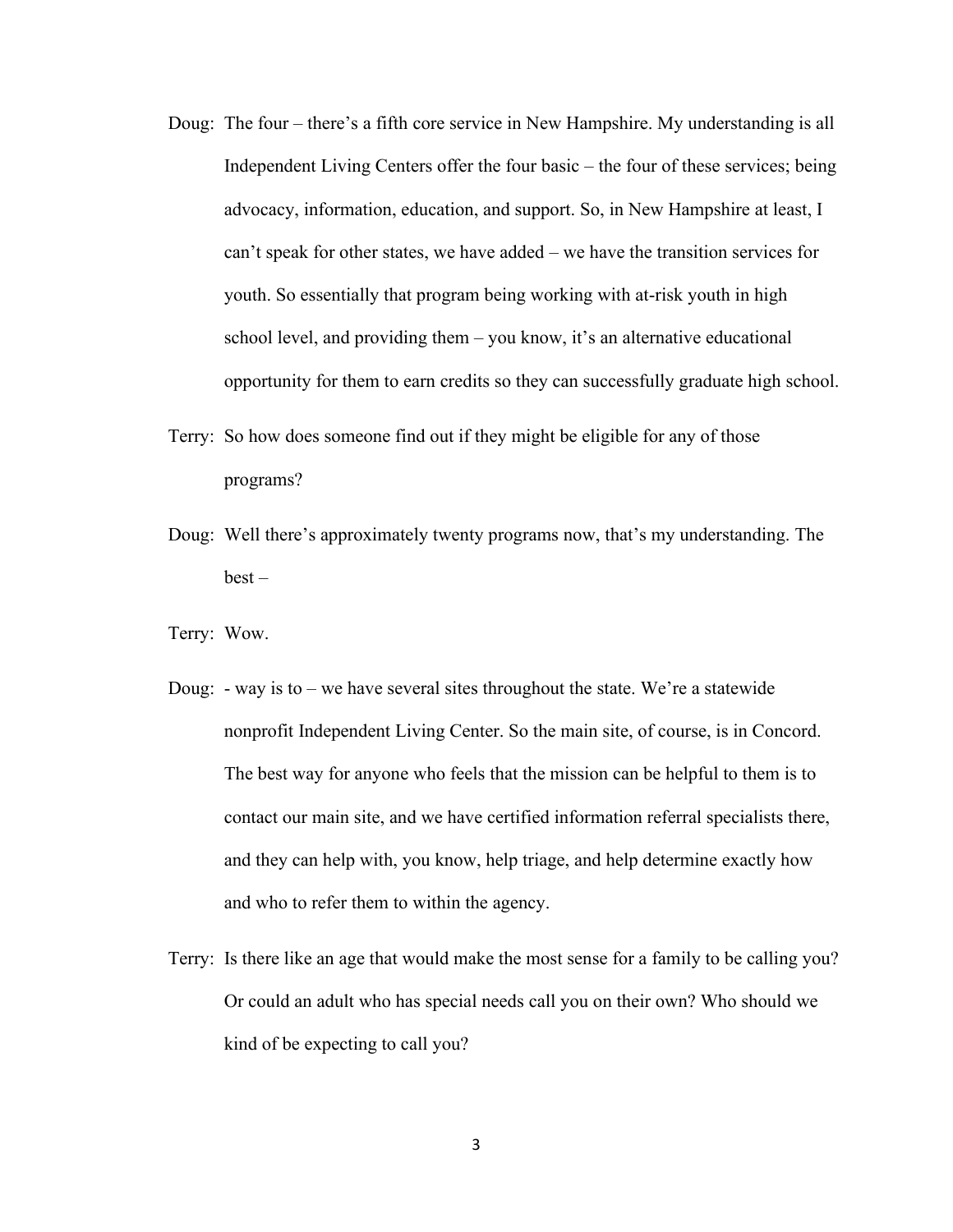Doug: I wouldn't rule out anyone who has a need related to our mission can be contacting our main office. Each program can be distinctive in terms of their age, you know, their age limitations, but – or what they – as far as the age timeframes. But, so again, you know, even children, parents can call. We will – our certified INR people are well-trained to make sure that they address the needs of the caller, and the resident, and make sure they get the appropriate supports that are needed, and refer them to the specific person, program, and again, regionally as well. I am based out of our Littleton office up North, and I cover – for my services I cover the whole region of North Country.

Terry: Wow, that's a big service area.

Doug: It is.

Terry: How are your services funded?

Doug: And so, again, that would be unique to each program. However, for myself, the Work Incentive Planning Assistance is a program of Social Security Administration. So that program is funded – is a grant funded program of Social Security Administration. Again, it's because this is a federal program, it's consistent in all fifty states. So one of the things that I focus on, and specialize in, is the – is both SSI, supplement security income, and social security disability insurance for individuals enrolled in those benefits, and exactly how many of these people enrolled in the programs want to return to work. So my focus is helping them understand exactly how job earnings will interact and effect their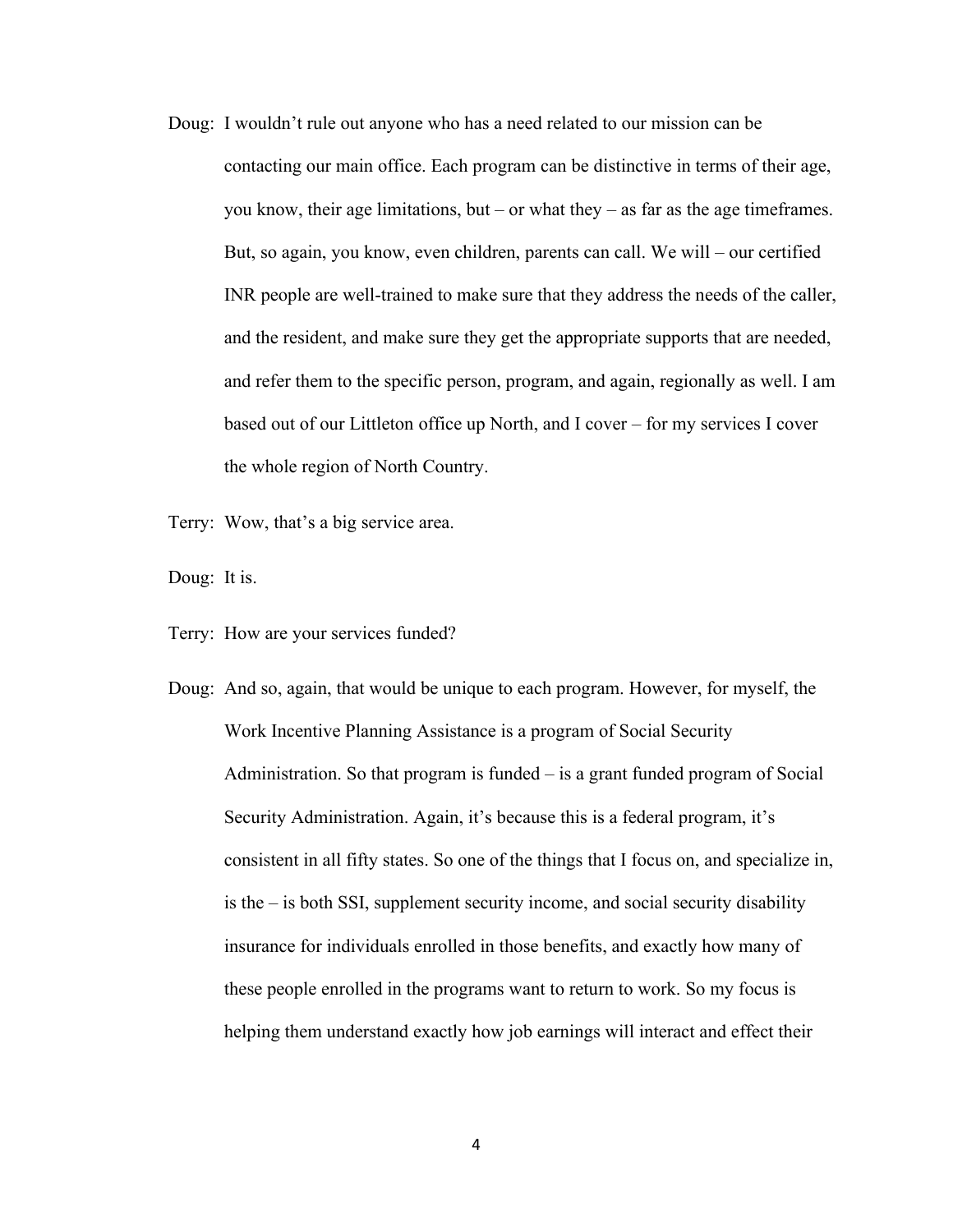benefits, all of their benefits, whether it's SSI, SSDI, or both, as well as their medical insurance; Medicare, Medicaid, and et cetera.

Terry: So is there a waitlist for those kinds of services?

- Doug: We don't categorize it as a waitlist. Of course, there's different referral pathways. We will – I mean for me, we don't have a specific waitlist. We will address them based upon the urgency of their situation. So, for example, under WIPA disability, if someone has a job, they're just starting a job, you know it's very important they understand how everything directs, that's a priority. Versus someone who is just wanting to generally know how, and you don't yet have a job, how all these benefits will interact with job markets.
- Terry: So knowing just enough to be dangerous here about some of those programs, how do they interact? And how can you guys help with things like Medicare, Medicaid, market place insurance, and those sorts of things, knowing that as people go back to work one of the concerns is frequently losing their insurance or which insurance they may or may not qualify for?
- Doug: For someone receiving Social Security disability, and often, you know, they may be enrolled in Medicare and Medicaid, there is an eligibility part of WIPA, the Work Incentive Planning Assistance, which is, you know, they want to be pursuing, or at least actively pursuing employment, and understanding that because they're going to be pursuing employment they have these questions about how everything directs. Many of the referrals for me or for the WIPA Program, they come through what's called the Helpline, which is a phone number of Social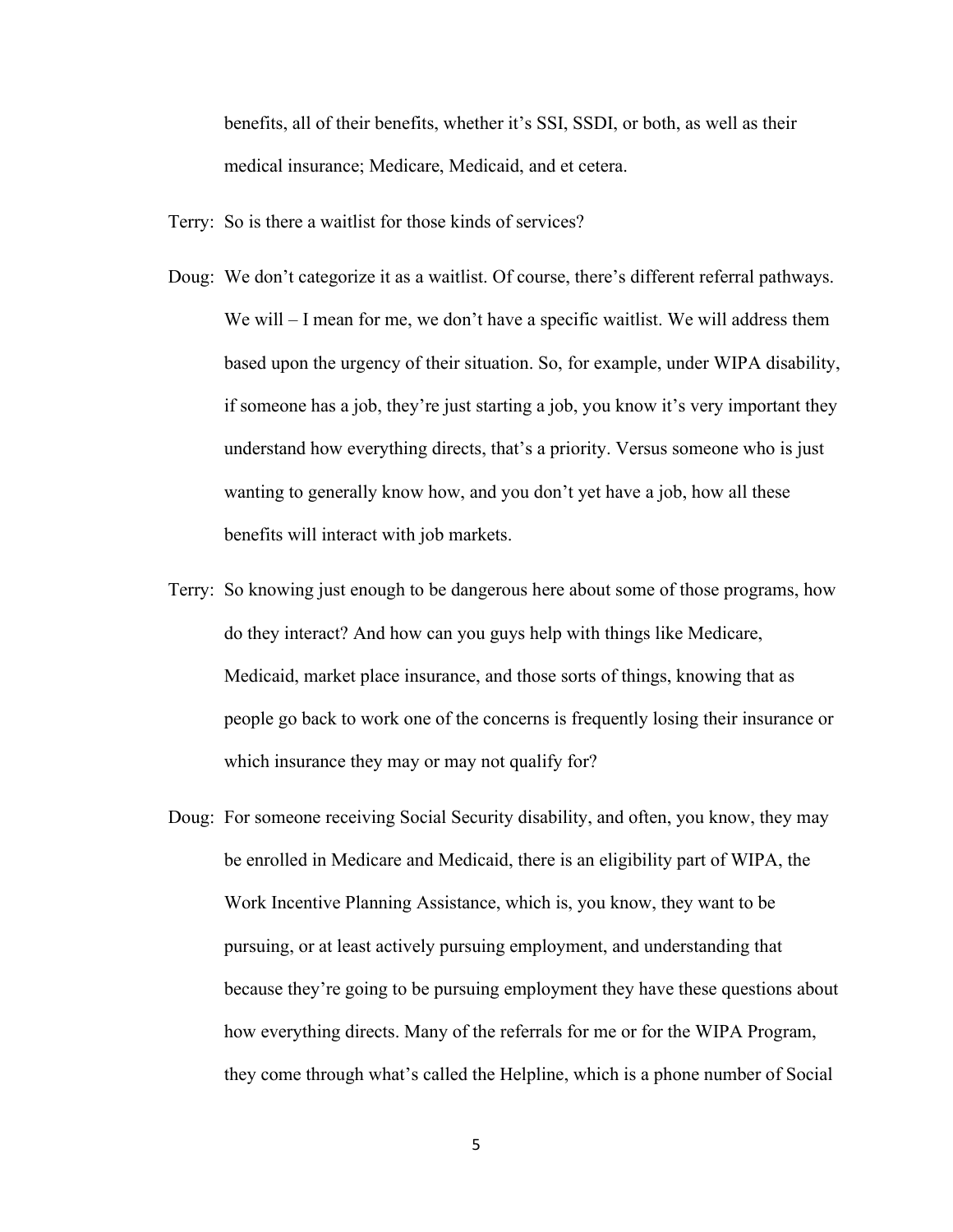Security Administration. It's more of a triage ideally, but there's more than one way that we can help someone. But ideally someone would be speaking to the Helpline first, which has trained individuals to help answer general questions about the WIPA Program, the Work Incentive Planning, as well as Social Security's Ticket to Work Program. And then from there we receive the referral forms through the Helpline directly to our program, and then we would contact them for the more intensive services; the verifications, and all those details. However, you know, for within the state, if someone is not connected or does not contact the Helpline first, we're more than happy to help them, and answer general questions, and go from there. But for me, my referral source would be both the Helpline, Social Security's helpline, as well as New Hampshire Voc Rehab. I do work a lot with customers of New Hampshire Voc Rehab as well in terms of the intensive services, which include writing what's called a Benefit Analysis, after verification, and writing  $-$  so it's a report. It's a  $-$ 

Terry: Uh-huh.

Doug: - in-depth report, and the illustration shows them exactly how their job earnings would interact with their benefits, and medical insurance, so forth and so on.

Terry: Oh, that's cool. So it would be laid right out for them as to what –

Doug: Right.

Terry: - what's going to effect what, and then they can make their decisions going forward.

Doug: Those –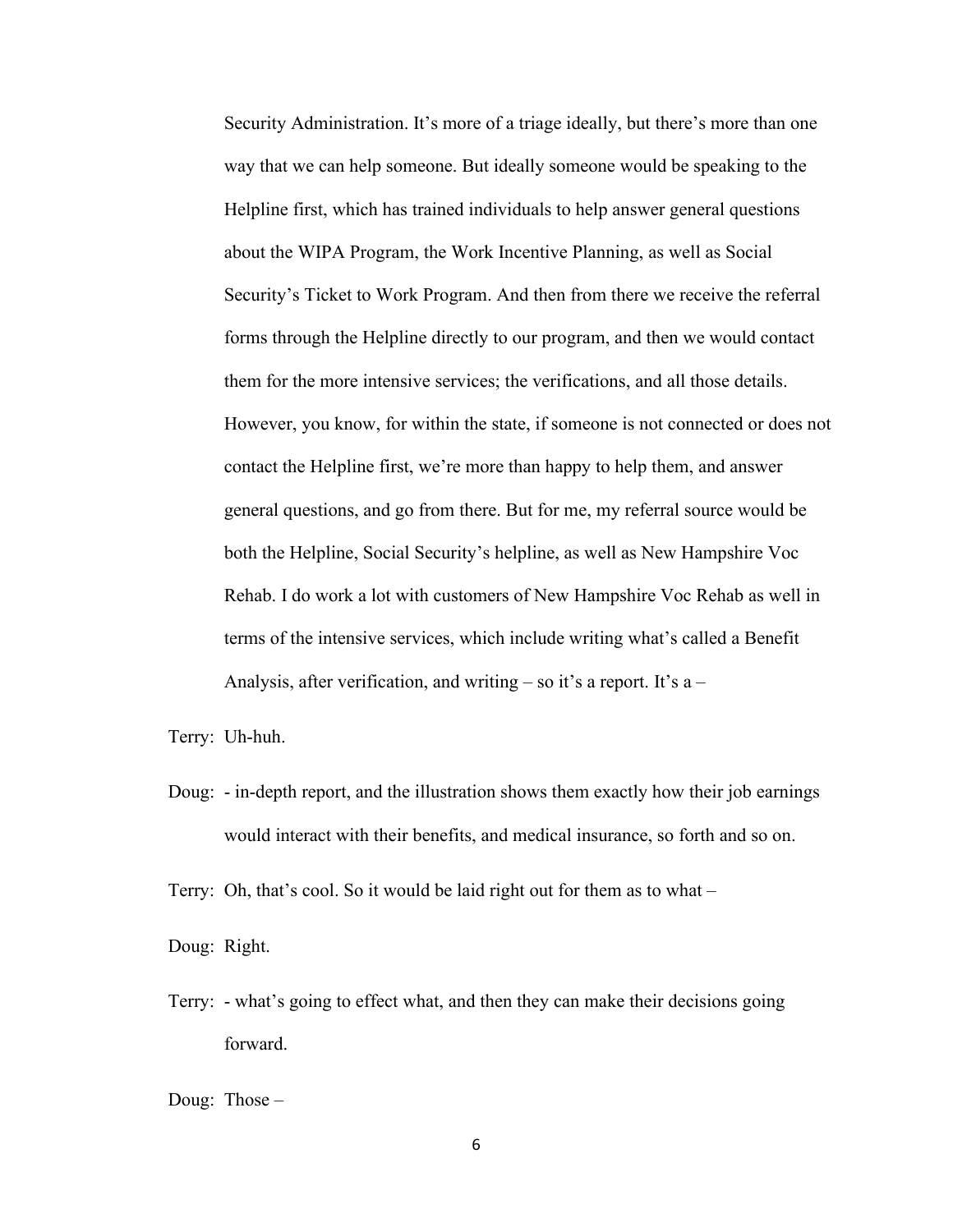Terry: So but –

- Doug: benefits analyses are very detailed, yes.
- Terry: Yeah. So could a family just call you directly? Or do they have to go through Voc Rehab first?
- Doug: No. I would say if someone is  $-1$ 'm more than happy to speak with someone directly, you know, if they're not able to first contact Voc Rehab, that's not a problem. I would triage and speak to them in general, and then if they needed more information in the general conversation, you know, then I would suggest to them contacting Voc Rehab or going through – it's either Voc Rehab or a Ticket to Work.
- Terry: Uh-huh.
- Doug: But again, for general information, benefit information, I'll be happy to speak to them.
- Terry: So Ticket to Work, we haven't talked about that much, and I know that's a fascinating opportunity to me for families and for young people who are getting out of school, and they have their social security but they do want to work. I don't think we know enough about it, or we share enough information about it so that families understand it really is a good idea for kiddos to be able to go to work, and that they can do it without losing all of their benefits if they're careful, right?
- Doug: Absolutely. Yeah, it's so important. And, you know, some of these programs are not that well-known, and it's a matter of, you know, the advocacy, informing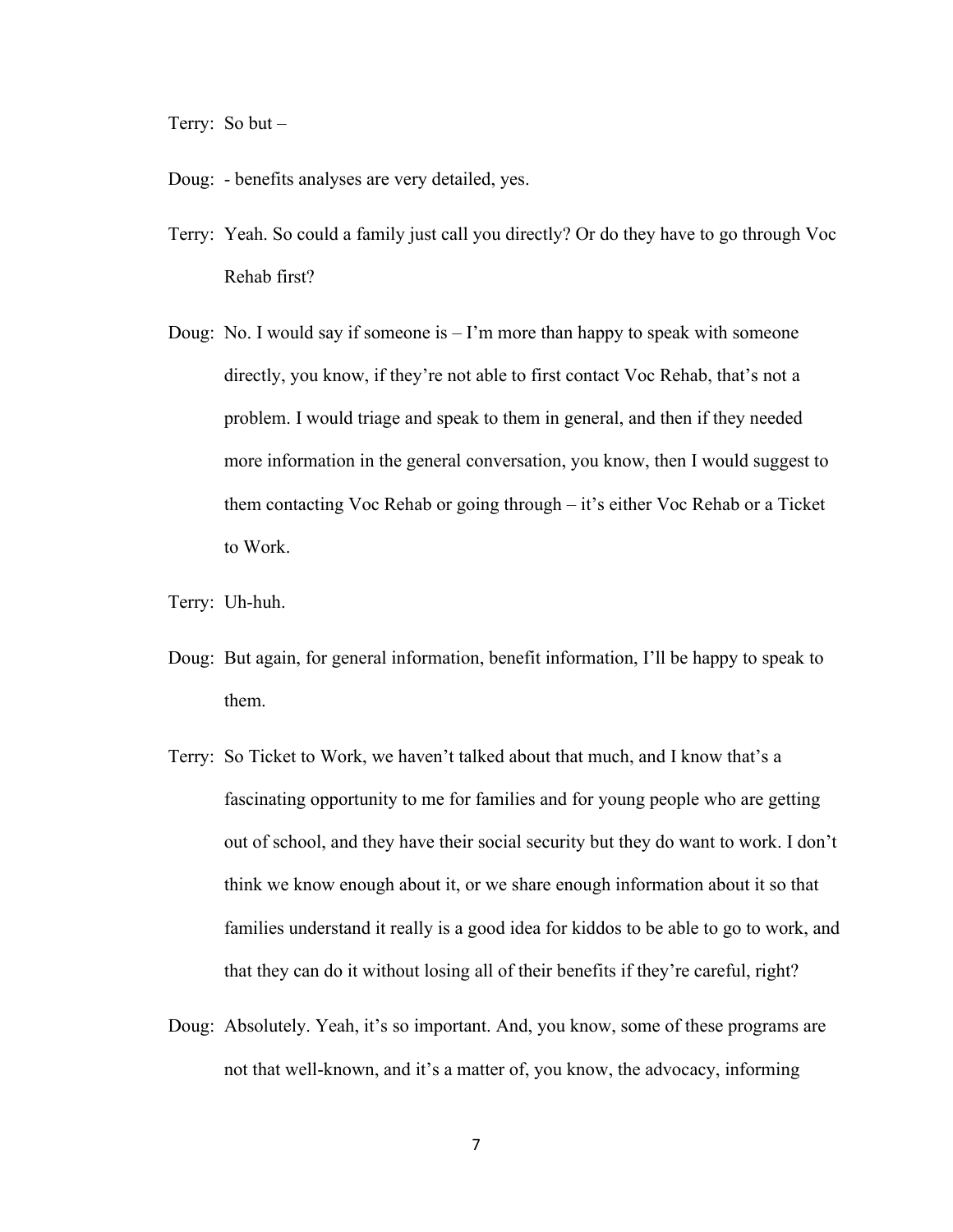them, educating people, and that's why I'm more than happy to speak with someone directly if necessary. Yeah, the Ticket to Work Program is also a program of Social Security Administration, and anyone who is already enrolled in Social Security Disability has this Ticket to Work program that essentially they have this fictitious ticket. They can assign that ticket to an agency within the state, including Voc Rehab, or what's called an employment network that's certified by Social Security to help them reach their vocational goal, which often is employment. Yeah, that's one of the avenues to help really get into the details and help them understand all those intricate details how everything fits together.

- Terry: So could an Area Agency help with something like that in New Hampshire? Or would that be beyond their scope?
- Doug: It depends. The Area Agencies do have financial counselors. They have financial people that are very good in, you know, understanding much of the details. You know, often when it becomes very complicated, you know, we have – well the Work Incentive Planning gets into a little more depth because we go through intensive training with Social Security, and so we're certified by Social Security Administration to really know the ins, and outs, and the details.

Terry: Uh-huh.

- Doug: But yes, the Area Agencies, you know, do have good resources, financial resources, to advise individuals as well that are part of their agency.
- Terry: I was just wondering about having a team where I had somebody from the Area Agency, and somebody from Granite State Independent Living, and Voc Rehab. It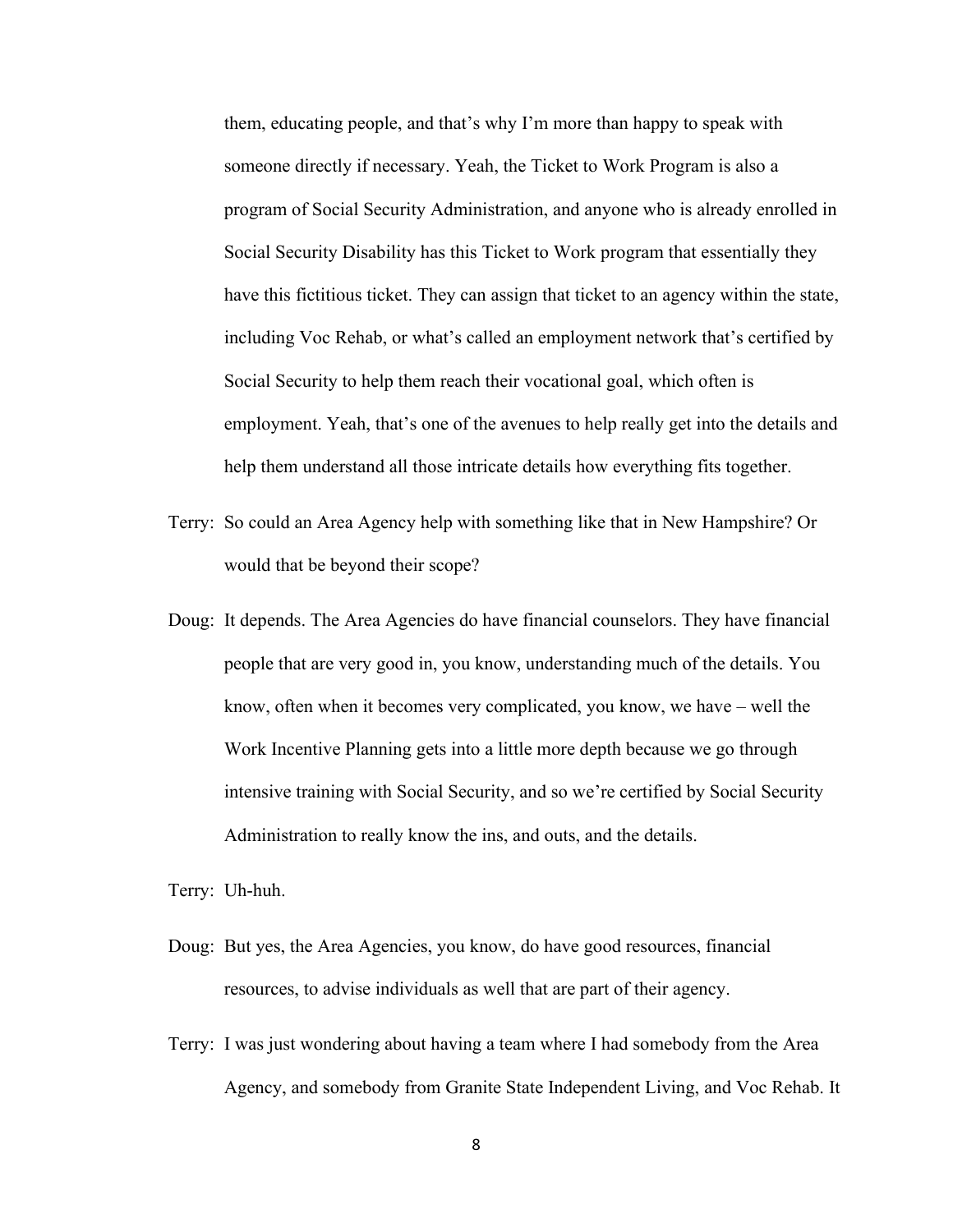sounds like I would then have the best of all the worlds to help kind of make the plan for my child?

- Doug: Yeah, exactly. And again, it does depend upon the depth of understanding and needs. You know, sometimes there are – the financial people at the Area Agency are able to offer all the necessary information. So it really depends upon the depth and complication. Just more complex cases yeah, you know, would be important to have someone from Work Incentive Planning's assistance most likely.
- Terry: So I guess it would be or you tell me, would it be fair to say that if somebody had questions about Ticket to Work they could call you? If they had questions about, is it WIPA?
- Doug: Yeah. Yes, and I would they're welcome to call me, but if they have more broad questions, really another good resource is our certified INR people through the Concord site, and you know, that's our central line. But like I said, I'm more than willing to speak to someone specifically who has questions about benefits. Just bear in mind that I do cover the North Country region, and we have – there's other – I have a few colleagues that cover the southern parts of the state that do the same thing.
- Terry: So it makes more sense for them to call the Concord number. Do you know what that is offhand?
- Doug: Absolutely, yup. And so that would be our main office would be 826-3700, that's toll-free 800-826-3700.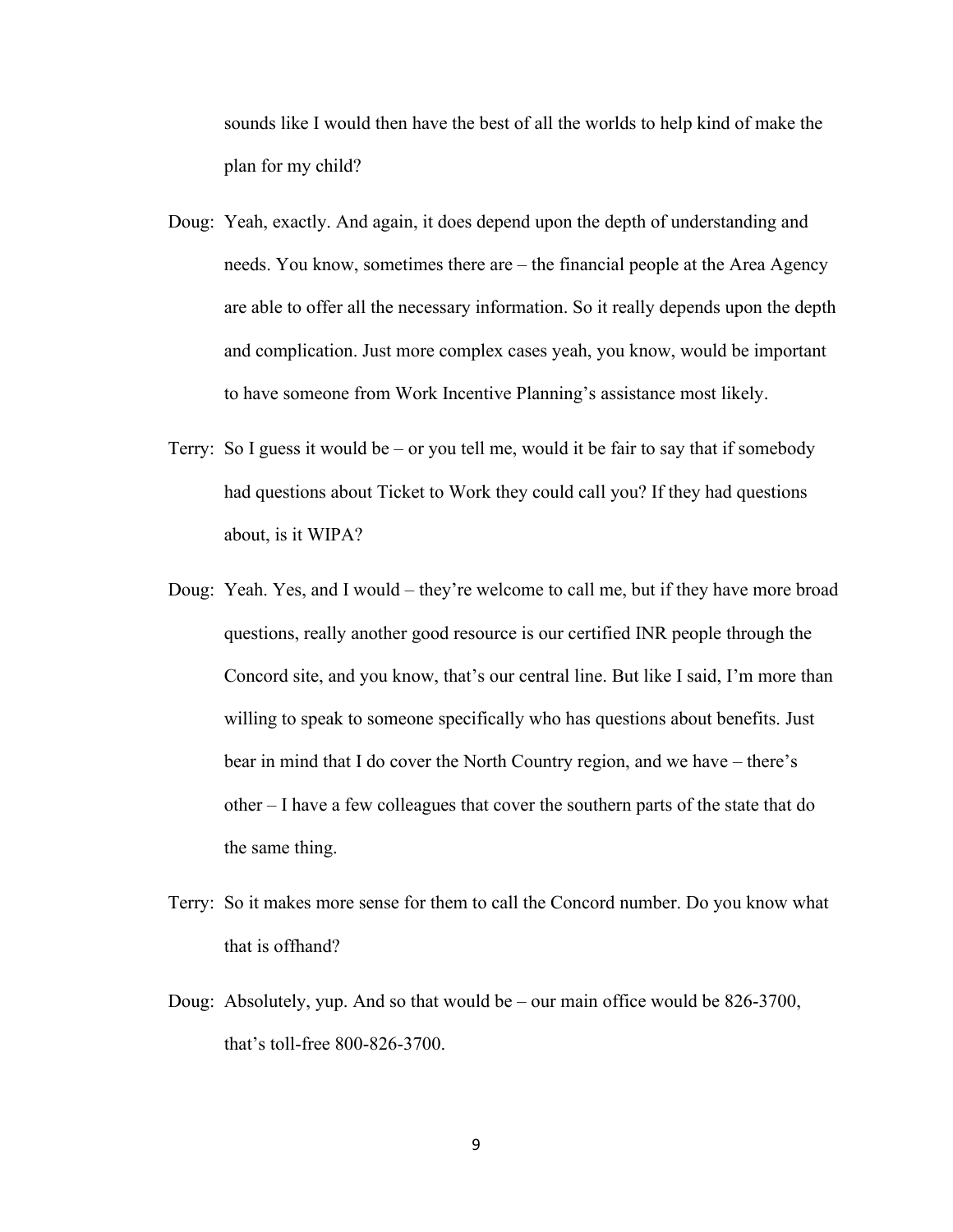- Terry: So they could call there and then kind of talk through with the INR person to see where the best place to end up with next? Because if you live in Concord, or Salem, or Rochester, you don't want to talk to the Littleton person, no offense, right?
- Doug: Yeah. No, no, exactly. In terms of the benefits, yeah. Especially if they don't live in the North Country. Yeah, I could go through our main office, and from there they triage. Yeah, absolutely. And then especially if someone needs – is interested in more services, more broadly than just benefits or employment because those are, again, those are my two areas of benefits and employment.
- Terry: So besides benefits and employment, what are some of the other services that might be something that somebody wants to call about?
- Doug: Sure. So there's really three pillars of services the agency offers; homecare, community supports, and employment supports. So like I said, I'm under employment. But homecare is a big program. But the homecare programs are either PCA or PCSP. They're consumer directed programs. And so up here in our region, for example, we have a director just for homecare programs.

Terry: So for PCA, what you mean by that is personal care assistance, right?

Doug: Yes.

Terry: And what was the other one?

Doug: PCSP, which essentially is personal care. It's a very similar program I believe - Terry: Yeah.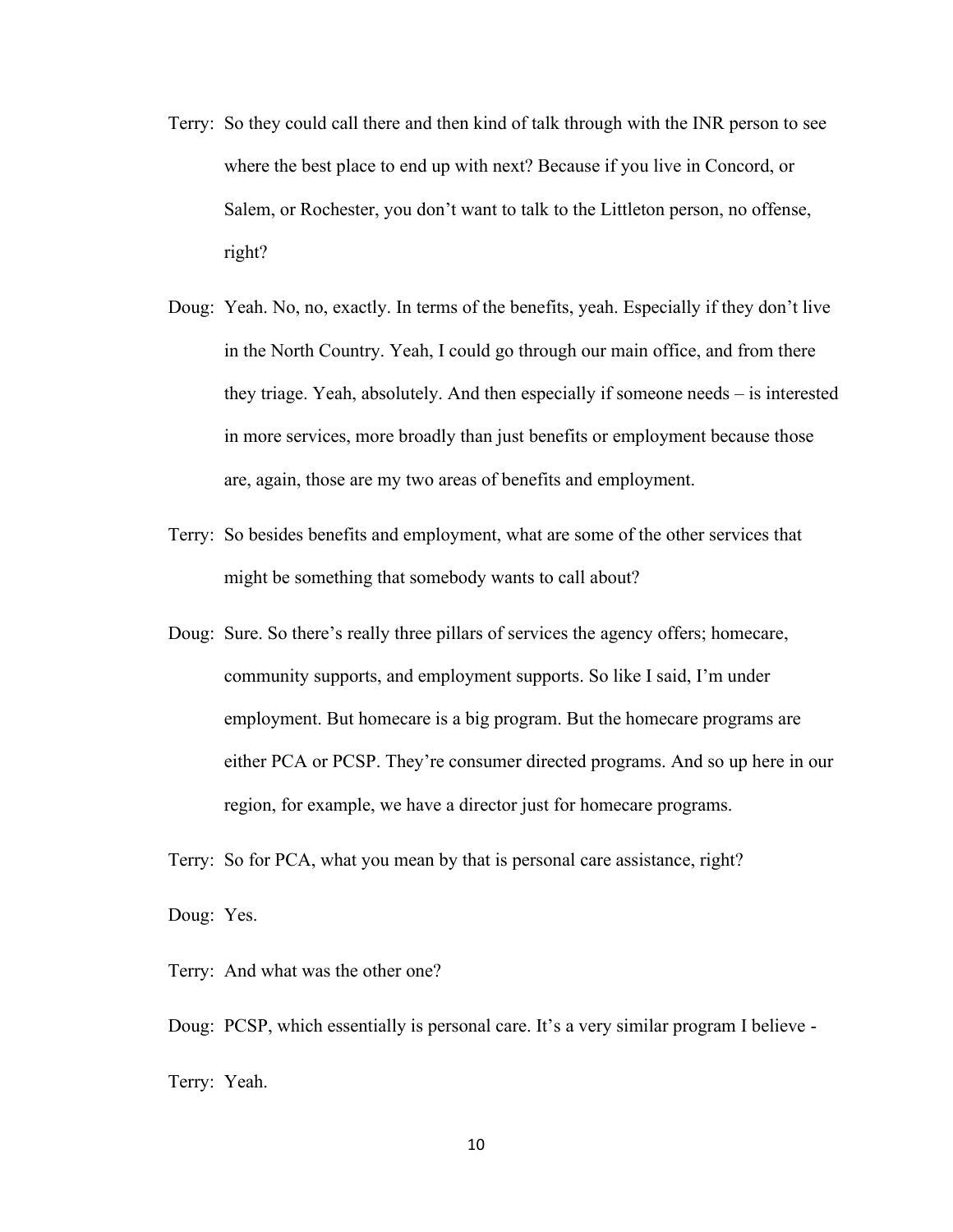Doug: - for somebody, yeah. So someone in homecare who is not using a wheelchair.

Terry: Okay. All right.

- Doug: But they're both consumer directed programs, so meaning that the individual needing services actually is the one doing – is who would be hiring and firing, taking care of the attendant for them.
- Terry: Okay. So the best way for me to understand that is that was a program that my son didn't qualify for because he didn't have the capacity to do that kind of directing, that's something that we direct. So we ended up with the Area Agency instead of Granite State Independent Living.
- Doug: That's right. GSIL no longer offers the agency directed program, yes.
- Terry: All right. So there's homecare. And then what was the other one you said?
- Doug: The other is consumer support. So that would be if an individual would need a what I'm trying to say is for example; accessibility for the house, ramps, modifications, in-home modifications, et cetera, that would be the community supports basically, and then transportation is part of that. So the  $-1$ 'm not able to – I don't want to – I'm not able to accurately mention all twenty programs, because again, I don't focus on those. But the three pillars are homecare, community supports, and employment supports, employment services rather. So those three broad categories, and you know again, just anyone who has more specific questions, or not sure, you know, who to contact could go through our main number and speak to our INR individuals.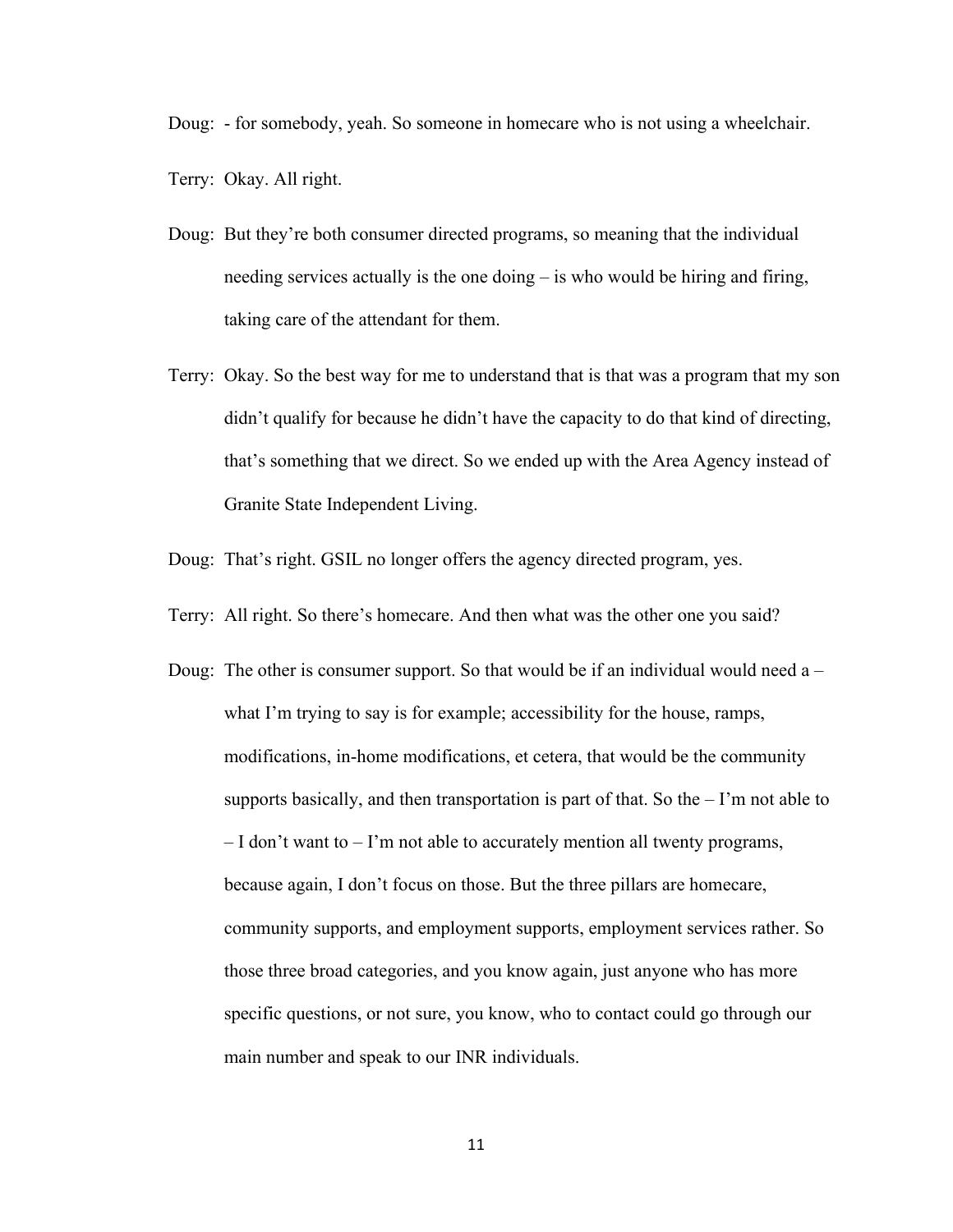- Terry: So before I let you go I just want to clarify one more thing around the community supports maybe to save your INR people a lot of phone calls, but if a family is eligible for receiving services through a waiver through the Area Agency they are not then eligible for the community supports through Granite State Independent Living, is that true?
- Doug: I can't answer that specifically because it's so individualized. I don't know the answer to that –

Terry: Terry.

Doug: - offhand.

- Terry: I appreciate that. I always much prefer somebody to say I don't know rather than give incorrect information.
- Doug: Yeah. Yeah, and it's  $I -$  just again, it's so individualized I wouldn't rule it out. I would always call and inquire about, you know, if some – so in other words you're suggesting someone enrolled in one of the programs, Medicaid waivers –
- Terry: Right. Somebody who has the DD waiver –

Doug: Yeah.

Terry: - and is receiving. So because my son's part of the DE waiver he receives those kinds of supports through that bucket of money. And knowing how things are funded –

Doug: Yes.

Terry:  $-I$  just  $-$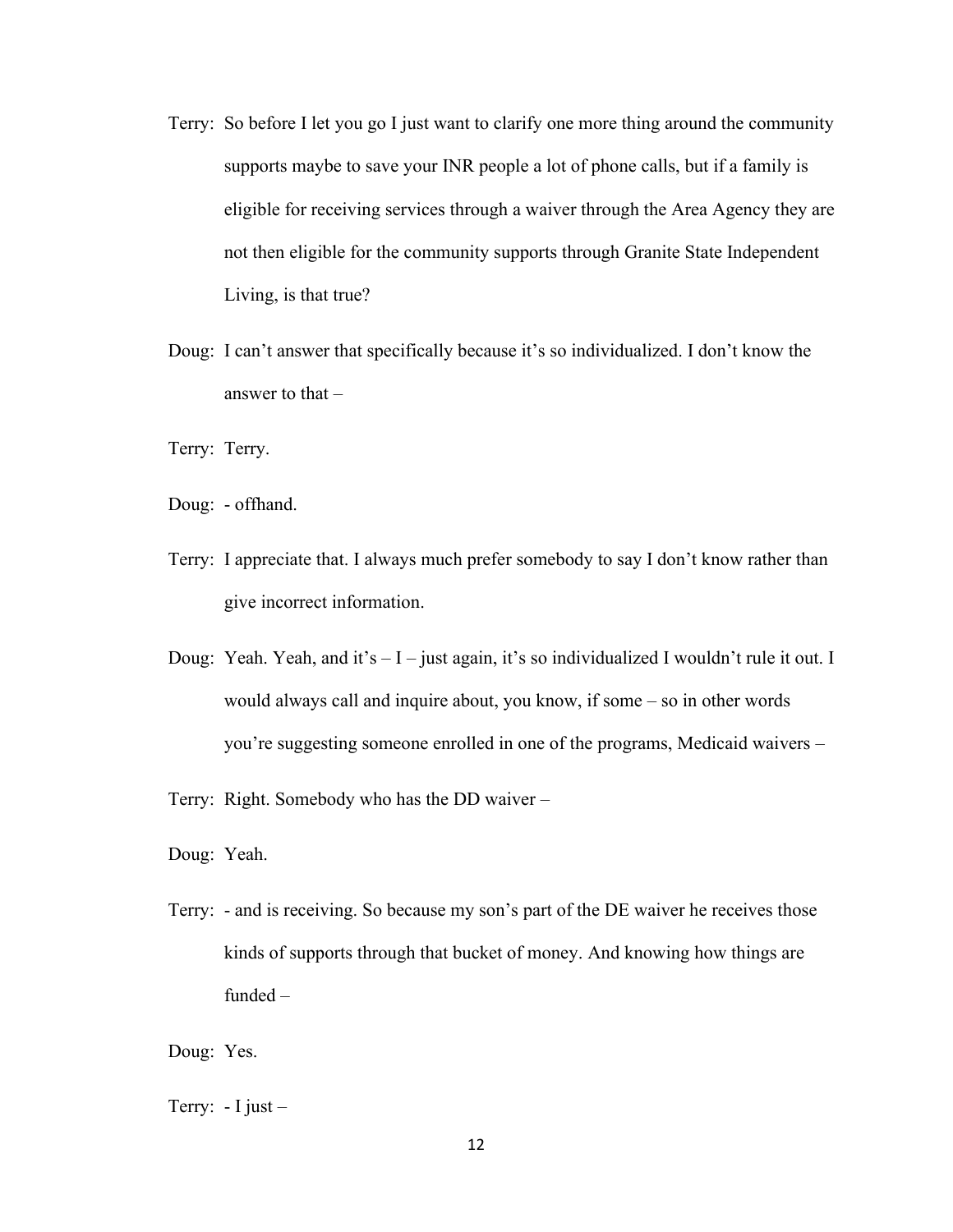Doug: Yeah, it very well may be the case, you know? Because –

Terry: Yeah.

- Doug: all the Medicaid waiver programs are funded through Medicaid.
- Terry: Right. Right. So, but you're right, it never hurts to ask. The worst that you're going to get is no, you don't qualify. And then okay, I move on to the next place.

Doug: Exactly. Because if you don't ask you'll never get the answer.

- Terry: Right. And every once in a while something changes, so.
- Doug: Right. Every once in a while, it can be pretty frequently too.

Terry: Yeah.

Doug: Things change all the time. All the numbers just came out for the cost of living adjustments for January  $1<sup>st</sup>$ , 2022 from Social Security. So, you know, things are always changing, at least in the benefit world.

Terry: Yup.

Doug: Yeah.

Terry: I know. Well, I thank you very much. I have to say that I have used benefits counselors, and I shouldn't say used, but I've worked with benefits counselors from GSIL over the years and always found you guys to be a wealth of knowledge. So I really appreciate you spending the time to do this with us and appreciate it.